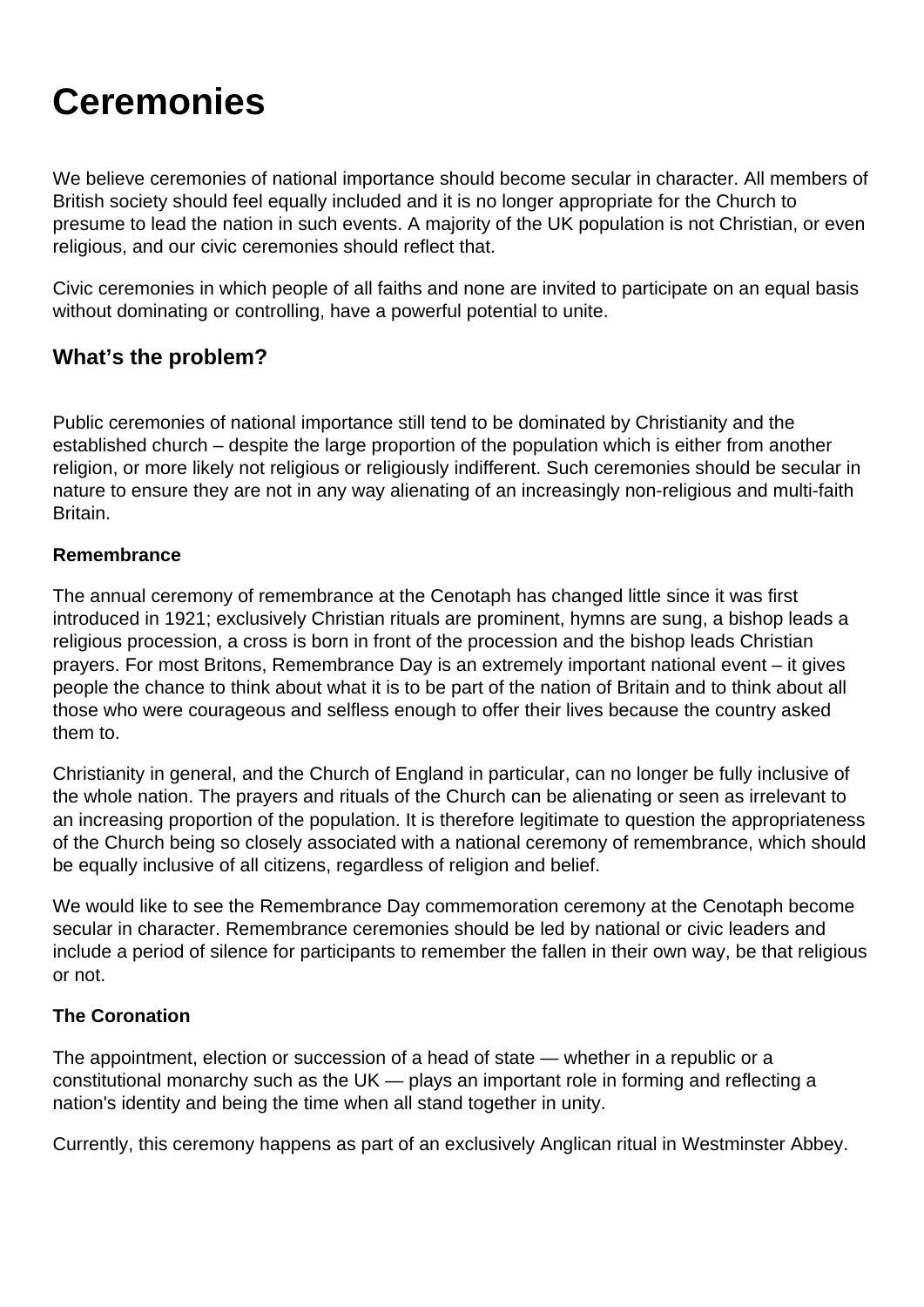[The act of anointment is performed by a priest rather than a civil official, with the succession](https://twitter.com/intent/tweet?url=https://www.secularism.org.uk/ceremonies&text=Our+national+ceremonies+should+be+inclusive+for+all.+I+support+civic+ceremonies+in+which+people+of+all+faiths+and+none+are+invited+to+participate+on+an+equal+basis.&via=NatSecSoc&hashtags=Remembrance,RemembranceSunday) 'sanctioned and blessed by God'. The UK is the only democracy to have such an explicitly Christian ceremony for its head of state's accession, with the monarch pledging to maintain the "Laws of God". It also has sectarian anti-Catholic overtones.

At the coronation the head of state makes their oath to serve the British people. This contract is a symbol of stability and continuity in the country. Regardless of whether individuals support the idea of monarchy or not, it is important for all that the head of state's official accession is inclusive and representative of the heterogeneous state the new monarch will be heading.

The current ceremony invests the holder of the crown with such express sacredness, echoing the divine right of kings. It is not only likely to seem outdated to many, within the context of modern Britain, but it is also inaccessible to many in terms of what it seeks to represent. The coronation is representative of a significant constitutional event and we see it as inappropriate for that to occur solely through a religious service.

It would be far better for the accession ceremony to take place in the seat of representative democracy – in Westminster Hall, for example, and it should not be religious. An optional religious blessing could occur afterwards, perhaps in Westminster Abbey, if the new monarch so wishes.

#### What you can do:

Our national ceremonies should be inclusive for all. I support civic ceremonies in which people of all faiths and none are invited to participate on an equal basis. Click to tweet

#### More information

• [Remembrance Sunday should not be dominated by religion](https://www.secularism.org.uk/opinion/2014/11/remembrance-sunday-should-not-be-dominated-by-religion)

Historian and NSS honorary associate Dan Snow, on the dangers of national remembrance ceremonies falling out of touch with the nation because of religious dominance.

[National occasions need not be dominated by religion – as France's commemoration](https://www.secularism.org.uk/opinion/2015/12/national-occasions-need-not-be-dominated-by-religion-as-frances-commemoration-ceremony-so-poignantly-demonstrated) [ceremony so poignantly demonstrated](https://www.secularism.org.uk/opinion/2015/12/national-occasions-need-not-be-dominated-by-religion-as-frances-commemoration-ceremony-so-poignantly-demonstrated)

France's recent ceremony for those killed in the Paris attacks was a moving demonstration that non-religious ceremonies are a powerful way to unite people regardless of faith or politics; it is something the UK could emulate for our own public ceremonies, writes Keith Porteous Wood.

[Cenotaph a Consensual and Contested Monument of Remembrance](https://www.secularism.org.uk/uploads/cenotaph-a-consensual-and-contested-monument-of-remembrance-16.pdf?v=1499161882) (PDF, 348 Kb)

A paper by Norman Bonney on the Cenotaph's secular history and public opposition to the official state ceremony of remembrance being explicitly Christian.